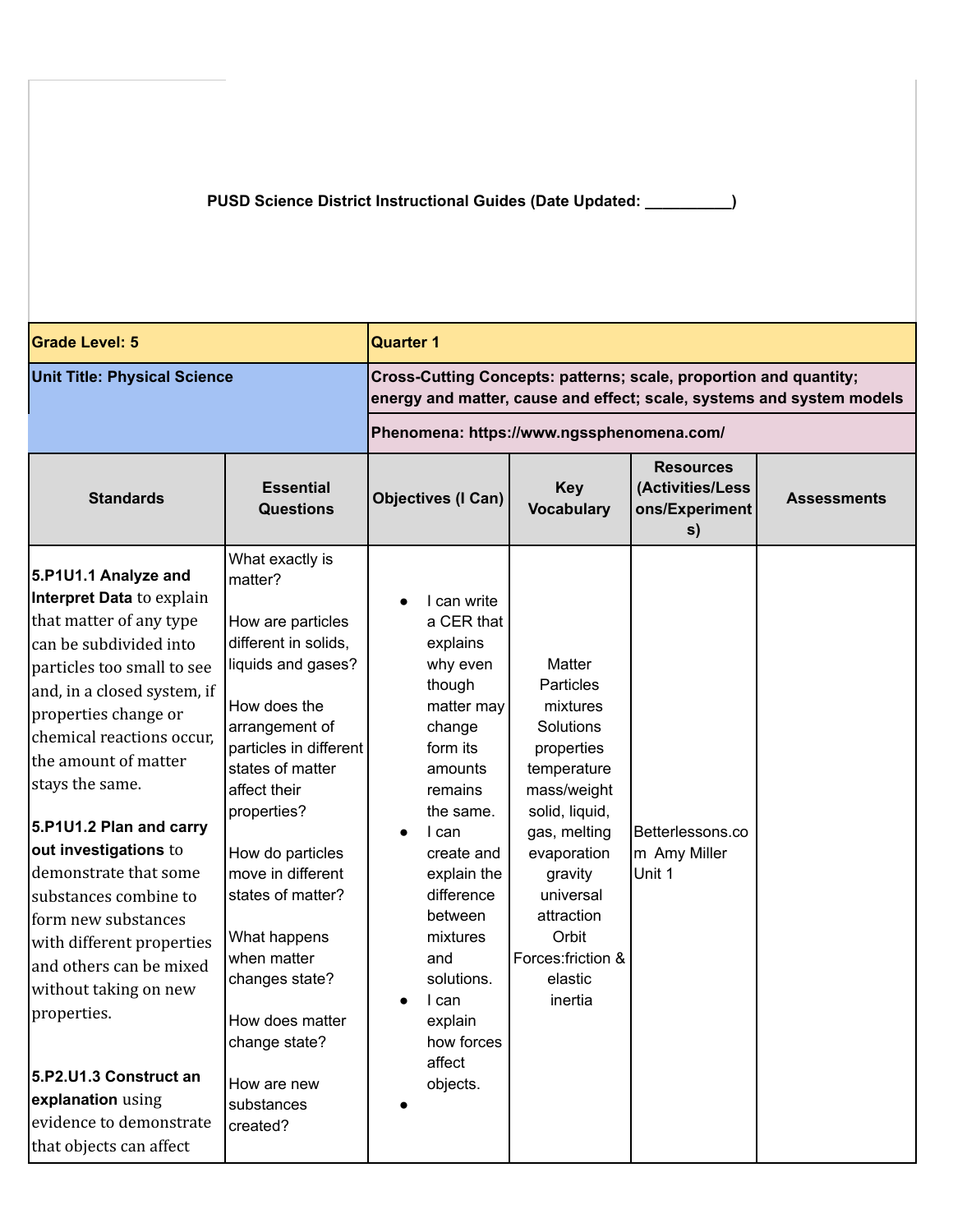| other objects even when                      |                                  |  |  |
|----------------------------------------------|----------------------------------|--|--|
| they are not touching.                       |                                  |  |  |
|                                              | What effects do                  |  |  |
| 5.P3U1.4 Obtain,                             | property changes                 |  |  |
| analyze and                                  | or chemical<br>reactions have on |  |  |
| communicate evidence                         | matter?                          |  |  |
| of the effects that                          |                                  |  |  |
| balanced and unbalanced   What is the        |                                  |  |  |
| forces have on the motion difference between |                                  |  |  |
| of objects.                                  | mixtures and                     |  |  |
|                                              | solutions?                       |  |  |
| 5.P3.U2.5 Define                             |                                  |  |  |
| problems and design                          |                                  |  |  |
| solutions pertaining to                      |                                  |  |  |
| force and motion.                            |                                  |  |  |
|                                              |                                  |  |  |
| 5.P4U1.6 Analyze and                         |                                  |  |  |
| interpret data to                            |                                  |  |  |
| determine how and                            |                                  |  |  |
| where energy is                              |                                  |  |  |
| transferred when objects                     |                                  |  |  |
| move.                                        |                                  |  |  |
|                                              |                                  |  |  |
|                                              |                                  |  |  |
|                                              |                                  |  |  |
|                                              |                                  |  |  |
|                                              |                                  |  |  |
|                                              |                                  |  |  |
|                                              |                                  |  |  |
|                                              |                                  |  |  |
|                                              |                                  |  |  |
|                                              |                                  |  |  |
|                                              |                                  |  |  |
|                                              |                                  |  |  |
|                                              |                                  |  |  |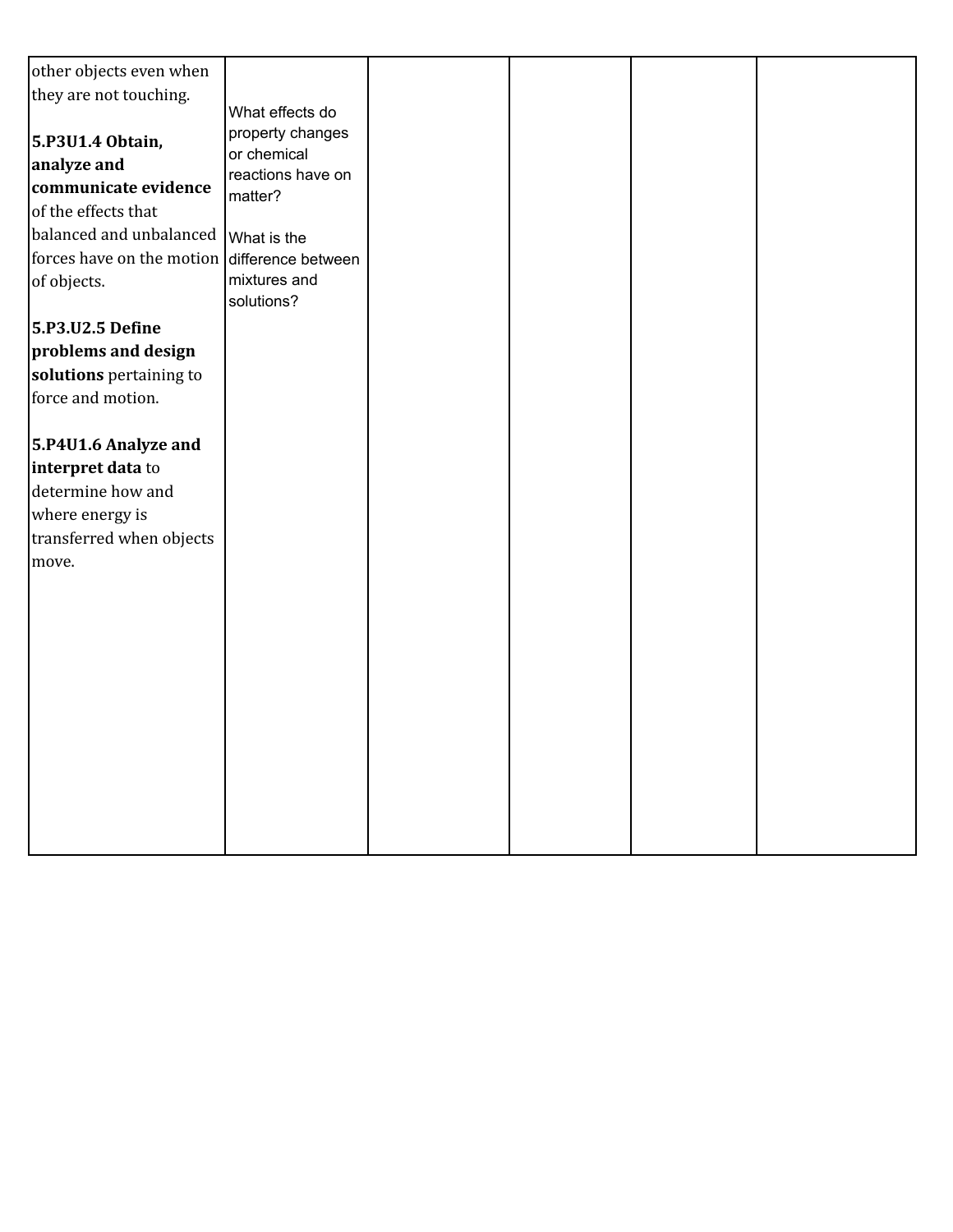**PUSD Science District Instructional Guides (Date Updated: \_\_\_\_\_\_\_\_\_\_)**

| <b>Grade Level: 5</b>                                                                                                                                                                                                                                                                                                                                                                                                                                                                                                                                                                                                                                    |                                                                                                                                                                                                                                                                                                                                                                                   | <b>Quarter 2</b>                                                                                                                                                             |                                                                                                                                                                                                     |                                                              |                    |  |
|----------------------------------------------------------------------------------------------------------------------------------------------------------------------------------------------------------------------------------------------------------------------------------------------------------------------------------------------------------------------------------------------------------------------------------------------------------------------------------------------------------------------------------------------------------------------------------------------------------------------------------------------------------|-----------------------------------------------------------------------------------------------------------------------------------------------------------------------------------------------------------------------------------------------------------------------------------------------------------------------------------------------------------------------------------|------------------------------------------------------------------------------------------------------------------------------------------------------------------------------|-----------------------------------------------------------------------------------------------------------------------------------------------------------------------------------------------------|--------------------------------------------------------------|--------------------|--|
| <b>Unit Title: Life Science</b>                                                                                                                                                                                                                                                                                                                                                                                                                                                                                                                                                                                                                          |                                                                                                                                                                                                                                                                                                                                                                                   | Cross Cutting Concepts: patterns; cause and effect; structure and<br>function; stability and change                                                                          |                                                                                                                                                                                                     |                                                              |                    |  |
|                                                                                                                                                                                                                                                                                                                                                                                                                                                                                                                                                                                                                                                          |                                                                                                                                                                                                                                                                                                                                                                                   | Phenomena: https://www.ngssphenomena.com/                                                                                                                                    |                                                                                                                                                                                                     |                                                              |                    |  |
| <b>Standards</b>                                                                                                                                                                                                                                                                                                                                                                                                                                                                                                                                                                                                                                         | <b>Essential</b><br><b>Questions</b>                                                                                                                                                                                                                                                                                                                                              | <b>Objectives (I</b><br>Can)                                                                                                                                                 | <b>Key Vocabulary</b>                                                                                                                                                                               | <b>Resources</b><br>(Activities/Less<br>ons/Experiment<br>s) | <b>Assessments</b> |  |
| 5.L3U1.9 Obtain,<br>evaluate, and<br>communicate information dentifying<br>about patterns between the<br>offspring of plants, and the<br>offspring of animals<br>(including humans);<br>construct an explanation of<br>how genetic information is<br>passed from one<br>generation to the next.<br>5.L3U1.10 Construct an<br>explanation based on<br>evidence that the changes<br>in an environment can<br>affect the development of<br>the traits in a population of<br>organisms.<br>5.L4.U3.11 Obtain,<br>evaluate, and<br>communicate evidence<br>about how natural and<br>human-caused changes to<br>habitats or climate can<br>impact populations. | What are the<br>characteristics of<br>an ecosystem?<br>What are basic<br>plant structures<br>and how do they<br>help plants thrive<br>and grow?<br>How do plants<br>cycle through an<br>ecosystem?<br>How does a food<br>web show<br>relationships within<br>a specific<br>ecosystem?<br>When an event<br>occurs in one of<br>Earth's systems<br>does it affect other<br>systems? | I can draw and<br>label a model of<br>and ecosystems<br>identifying<br>characteristics.<br>I can explain how<br>basic plant<br>structures help<br>plants thrive and<br>grow. | <b>Traits</b><br>Generation<br>Offspring<br>Genes/genetics<br><b>Habitats</b><br>Climate<br>Characteristics<br>Reproduce<br>Species<br>Organisms<br><b>Biotic</b><br>Abiotic<br>System<br>Ecosystem | Betterlessons.co<br>m<br>Unit 2                              |                    |  |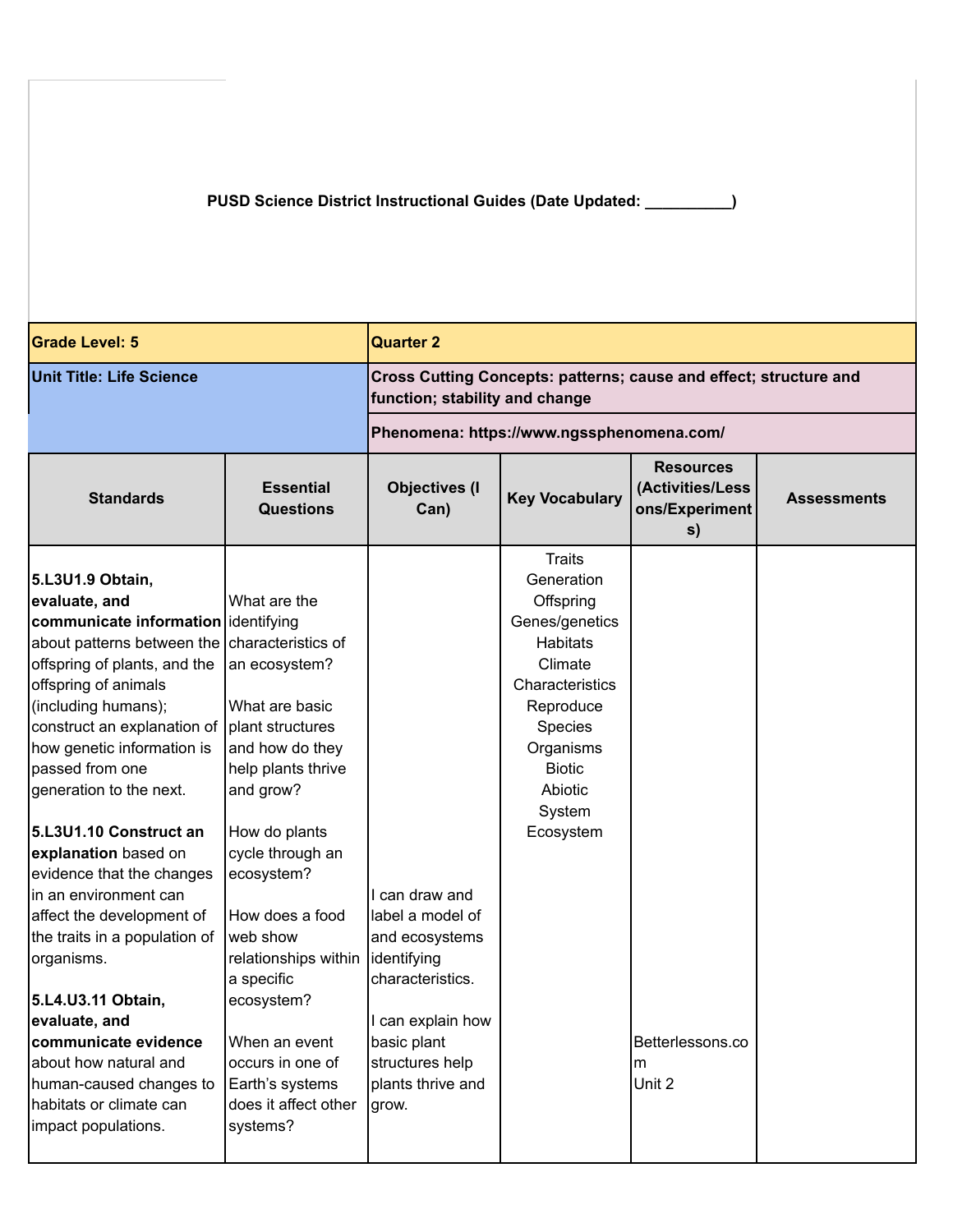| 5.L4U3.12 Construct an      | What is the Energy  |  |  |
|-----------------------------|---------------------|--|--|
| argument based on           | Cycle and how       |  |  |
| evidence that inherited     | does it transfer    |  |  |
| characteristics can be      | energy through an   |  |  |
| affected by behavior and/or | ecosystem?          |  |  |
| environmental conditions.   |                     |  |  |
|                             | What conditions     |  |  |
|                             | are necessary for a |  |  |
|                             | healthy             |  |  |
|                             | ecosystem?          |  |  |
|                             |                     |  |  |
|                             | What factors are    |  |  |
|                             | needed to create a  |  |  |
|                             | balanced            |  |  |
|                             | ecosystem?          |  |  |
|                             |                     |  |  |
|                             |                     |  |  |
|                             |                     |  |  |
|                             | What does it mean   |  |  |
|                             | to be living or     |  |  |
|                             | nonliving?          |  |  |
|                             |                     |  |  |
|                             | What makes an       |  |  |
|                             | ecosystem           |  |  |
|                             | healthy?            |  |  |
|                             |                     |  |  |
|                             | How can humans      |  |  |
|                             | benefit and harm    |  |  |
|                             | an ecosystem?       |  |  |
|                             | How do              |  |  |
|                             | environmental       |  |  |
|                             | changes affect an   |  |  |
|                             | ecosystem?          |  |  |
|                             |                     |  |  |
|                             |                     |  |  |
|                             |                     |  |  |
|                             |                     |  |  |
|                             |                     |  |  |